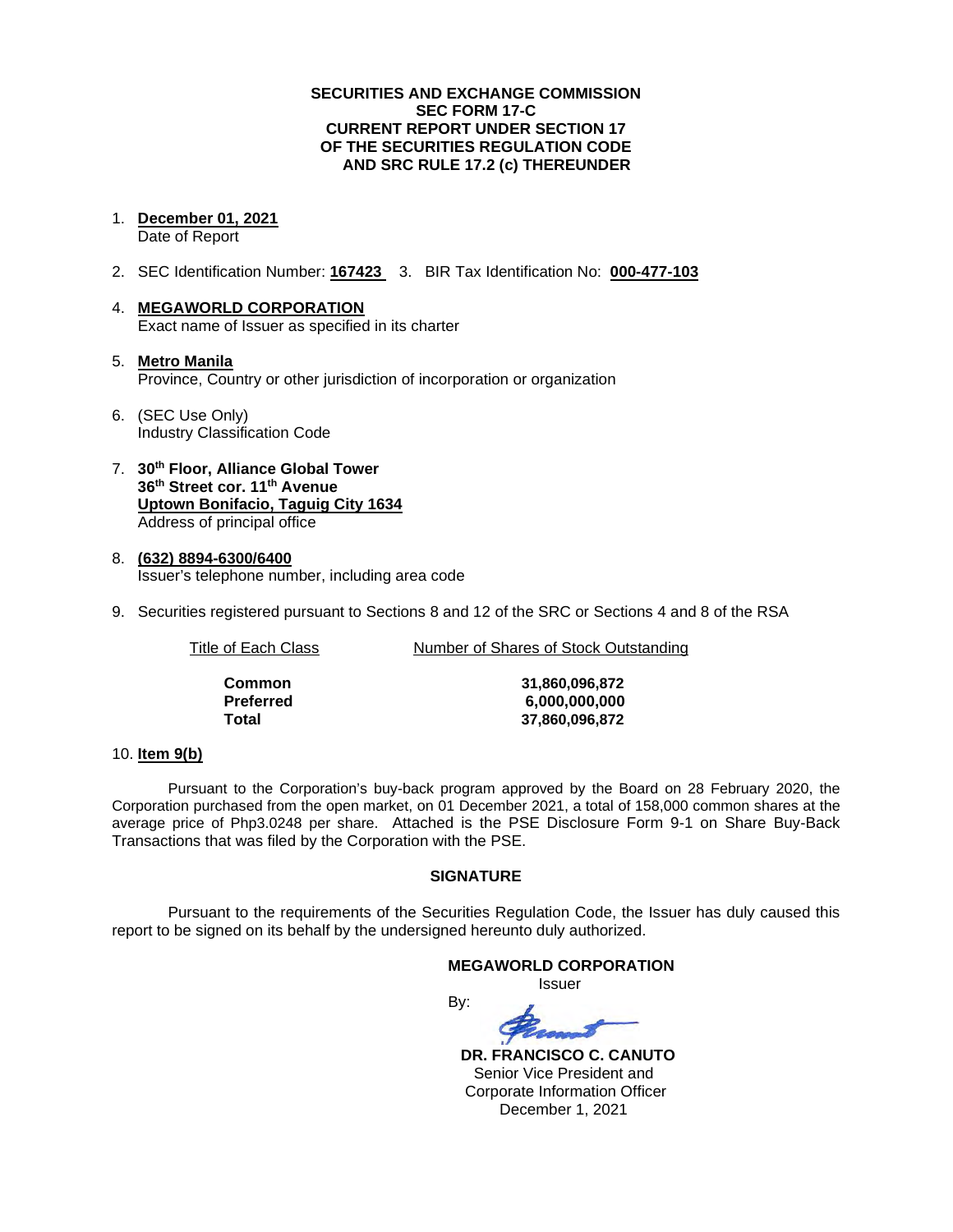## **SECURITIES AND EXCHANGE COMMISSION SEC FORM 17-C**

## **CURRENT REPORT UNDER SECTION 17 OF THE SECURITIES REGULATION CODE AND SRC RULE 17.2(c) THEREUNDER**

| Dec 1, 2021                                                                         | 1. Date of Report (Date of earliest event reported)                                               |  |  |  |
|-------------------------------------------------------------------------------------|---------------------------------------------------------------------------------------------------|--|--|--|
|                                                                                     |                                                                                                   |  |  |  |
| 2. SEC Identification Number<br>167423                                              |                                                                                                   |  |  |  |
| 3. BIR Tax Identification No.                                                       |                                                                                                   |  |  |  |
|                                                                                     |                                                                                                   |  |  |  |
| 000-477-103                                                                         |                                                                                                   |  |  |  |
| 4. Exact name of issuer as specified in its charter<br><b>MEGAWORLD CORPORATION</b> |                                                                                                   |  |  |  |
|                                                                                     |                                                                                                   |  |  |  |
| 5. Province, country or other jurisdiction of incorporation                         |                                                                                                   |  |  |  |
|                                                                                     | <b>Metro Manila</b>                                                                               |  |  |  |
| 6. Industry Classification Code(SEC Use Only)                                       |                                                                                                   |  |  |  |
| 7. Address of principal office<br><b>Taguig City</b><br><b>Postal Code</b><br>1634  | 30th Floor, Alliance Global Tower, 36th Street cor. 11th Avenue, Uptown Bonifacio,                |  |  |  |
|                                                                                     | 8. Issuer's telephone number, including area code                                                 |  |  |  |
| (632) 8894-6300/6400                                                                |                                                                                                   |  |  |  |
|                                                                                     | 9. Former name or former address, if changed since last report                                    |  |  |  |
| N/A                                                                                 |                                                                                                   |  |  |  |
|                                                                                     | 10. Securities registered pursuant to Sections 8 and 12 of the SRC or Sections 4 and 8 of the RSA |  |  |  |
| <b>Title of Each Class</b>                                                          | Number of Shares of Common Stock Outstanding and Amount of Debt Outstanding                       |  |  |  |
| Common                                                                              | 31,860,096,872                                                                                    |  |  |  |
| Preferred                                                                           | 6,000,000,000                                                                                     |  |  |  |
|                                                                                     | 11. Indicate the item numbers reported herein                                                     |  |  |  |
| Item $9(b)$                                                                         |                                                                                                   |  |  |  |

The Exchange does not warrant and holds no responsibility for the veracity of the facts and representations contained in all corporate disclosures, including financial reports. All data contained herein are prepared and submitted by the disclosing party to the Exchange, and are disseminated solely for purposes of information. Any questions on the data contained herein should be addressed directly to the Corporate Information Officer of the disclosing party.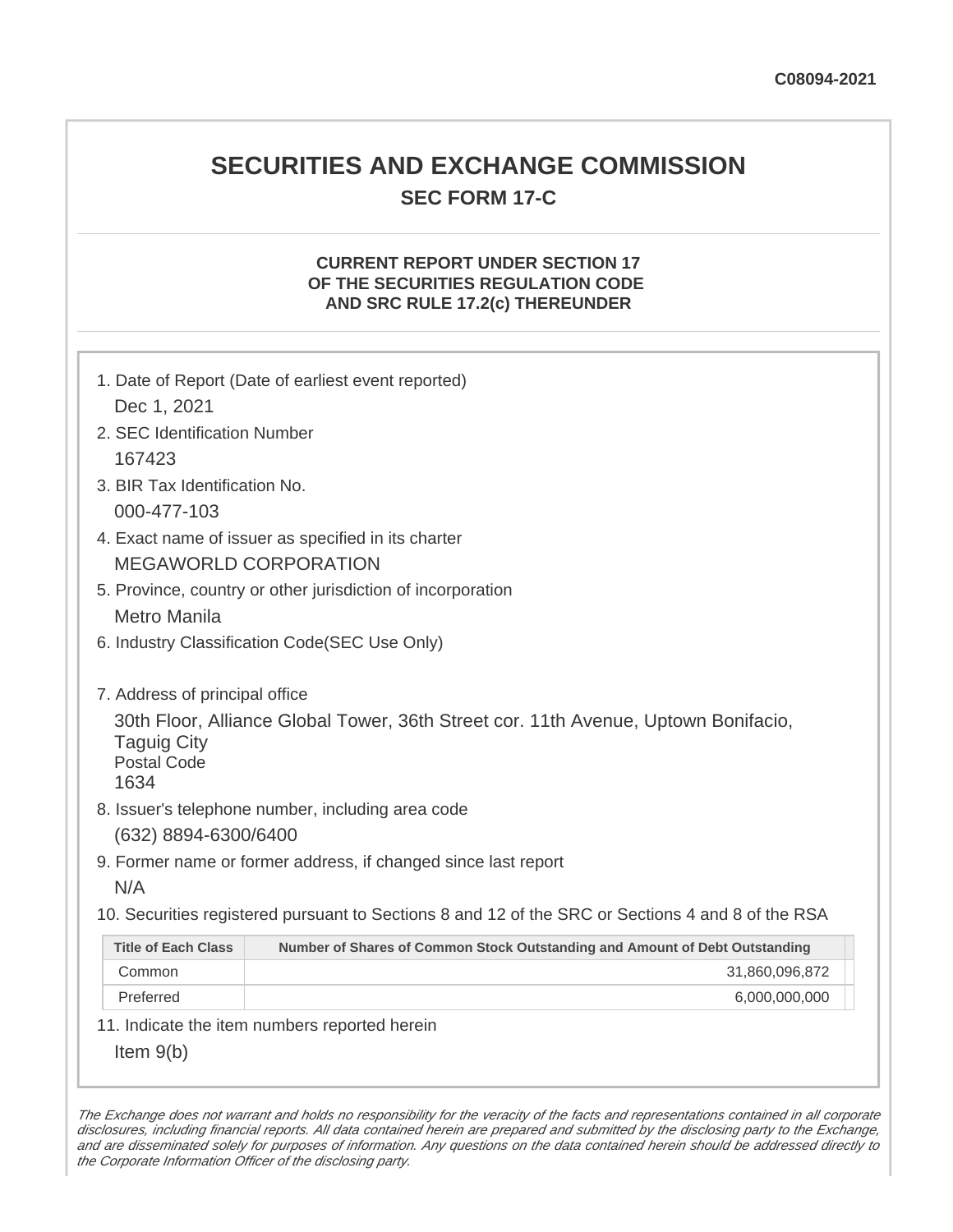

# **Megaworld Corporation MEG**

## **PSE Disclosure Form 9-1 - Share Buy-Back Transactions References: Section 9 of the Revised Disclosure Rules**

**Subject of the Disclosure**

Share Buy-Back Transactions

**Background/Description of the Disclosure**

Pursuant to the Corporation's buy-back program approved by the Board on 28 February 2020, the Corporation purchased from the open market, on 01 December 2021, a total of 158,000 common shares at the average price of Php3.0248 per share.

## **Type of Securities**

- **☑** Common
- □ Preferred N/A
- D Others N/A

#### **Details of Share Buy-Back Transaction(s)**

| Date of Transaction | Number of Shares Purchased | <b>Price Per Share</b> |  |
|---------------------|----------------------------|------------------------|--|
| Dec 1, 2021         | 76,000                     | 3.0300                 |  |
| Dec 1, 2021         | 82,000                     | 3.0200                 |  |
|                     | 158,000                    |                        |  |

#### **Effects on Number of Shares**

|                                                                                |                     | <b>Before</b>  |  | After          |  |
|--------------------------------------------------------------------------------|---------------------|----------------|--|----------------|--|
| <b>Outstanding Shares</b>                                                      |                     | 31,860,254,872 |  | 31,860,096,872 |  |
| <b>Treasury Shares</b>                                                         |                     | 510,611,000    |  | 510,769,000    |  |
|                                                                                |                     |                |  |                |  |
| <b>Cumulative Number of</b><br><b>Shares Purchased to</b><br>Date <sup>1</sup> | 380,849,000         |                |  |                |  |
| <b>Total Amount</b><br>Appropriated for the<br><b>Buy-Back Program</b>         | Php5,000,000,000.00 |                |  |                |  |